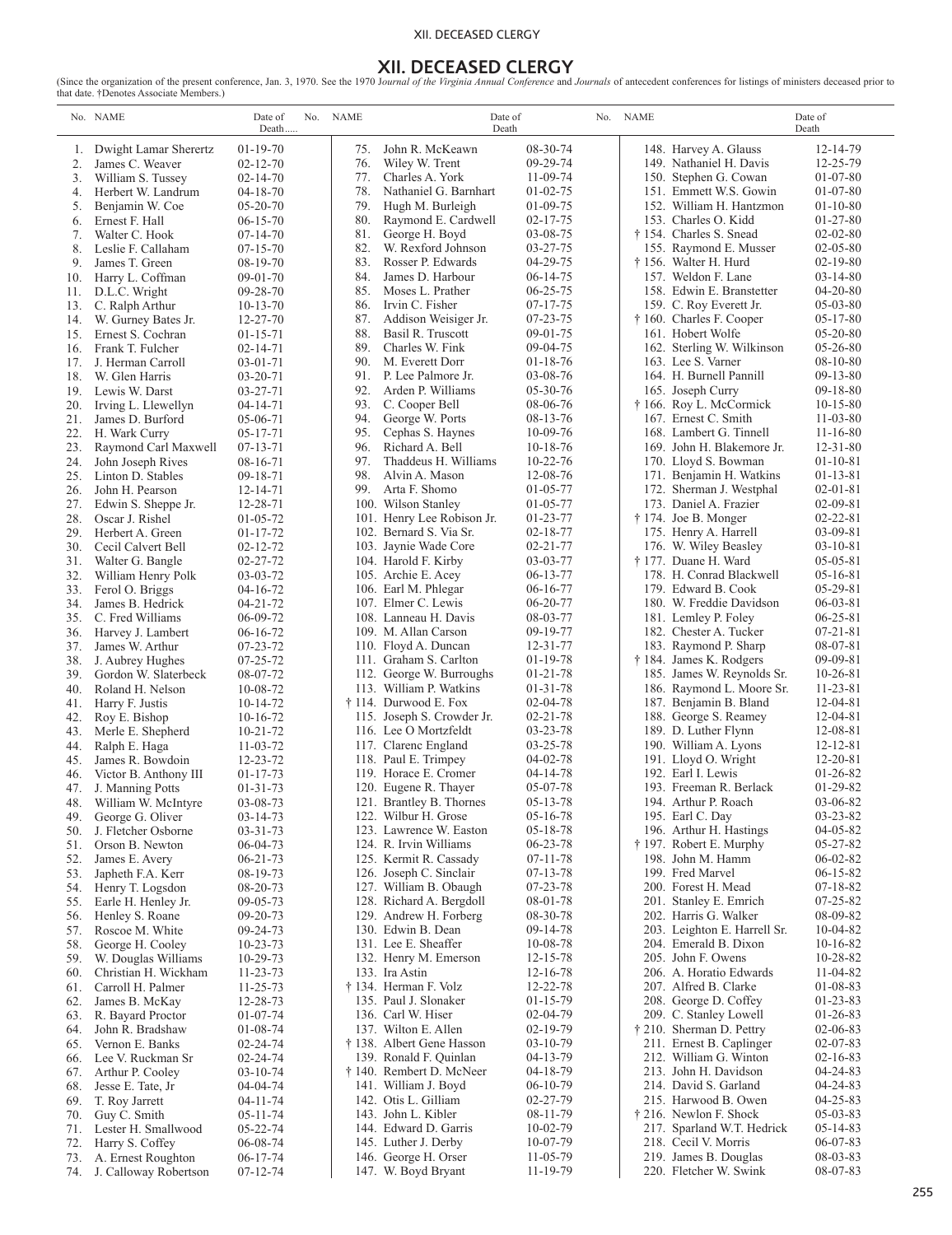### 2018 JOURNAL OF THE VIRGINIA ANNUAL CONFERENCE

| No. NAME                                            | Date of<br>Death                 | No. NAME                                    | Date of<br>Death                 | No. NAME                                                                        | Date of<br>Death       |
|-----------------------------------------------------|----------------------------------|---------------------------------------------|----------------------------------|---------------------------------------------------------------------------------|------------------------|
|                                                     |                                  |                                             |                                  |                                                                                 |                        |
| 221. Charles J. Bright                              | 08-27-83                         | 298. Price N. Moore                         | $02 - 02 - 88$                   | 375. Benjamin Thomas Price                                                      | 04-13-91               |
| 222. Dewey B. Mullins                               | $10-10-83$                       | 299. Harvey W. Ashby                        | $02 - 16 - 88$                   | 376. James Moses Pannell                                                        | $04-16-91$             |
| 223. S. Monroe Iglehart                             | $11 - 02 - 83$                   | 300. Benton T. Leonard                      | $02 - 29 - 88$<br>$02 - 29 - 88$ | 377. Blair Burr                                                                 | $04 - 26 - 91$         |
| 224. John R. Sawyer                                 | $12 - 03 - 83$                   | 301. Mark C. Whipple                        |                                  | 378. Paul Lewis Staley                                                          | $06-03-91$             |
| 225. Woodrow W. Hayzlett                            | $12 - 12 - 83$                   | 302. Joseph Lee Marker                      | $03 - 01 - 88$                   | 379. Gerald P. Coleman                                                          | $06-12-91$             |
| 226. W. Carroll Freeman<br>227. E. Ernest Renn      | $01 - 10 - 84$                   | 303. Charles J. Tilley                      | $03 - 17 - 88$                   | 380. James Pass McDade                                                          | $06-30-91$             |
|                                                     | $01 - 23 - 84$                   | 304. Aaron Doyle Smith                      | $04 - 01 - 88$                   | 381. Paul Douglas Martin Jr.                                                    | 08-19-91               |
| 228. Albert S.M. Kirkland                           | $02 - 17 - 84$                   | 305. Charles T. Boyd                        | $04 - 02 - 88$                   | 382. Oscar Serrell Good                                                         | 08-19-91               |
| 229. Raleigh H. Mann                                | $03 - 17 - 84$<br>$03 - 31 - 84$ | 306. Owen T. Kelly                          | $04 - 03 - 88$<br>05-09-88       | 383. Harold Eugene Skelton                                                      | $09-12-91$<br>10-02.91 |
| 230. Olin R. Kesner                                 | $04 - 18 - 84$                   | 307. William S. Maxey<br>308. Paul R. Best  | 05-23-88                         | 384. Richard Clifford Barbour                                                   |                        |
| 231. Robert F. Bryan                                | 04-24-84                         | 309. Clarence W. Gibson, Jr.                | 05-30-88                         | 385. Eugene Wilmont Rawlings 10-10-91<br>386. Clinton Traynham Topping 10-13-91 |                        |
| 232. Frank H. VanDyck                               | $05 - 11 - 84$                   | 310. John K. Harris                         | 05-30-88                         |                                                                                 |                        |
| 233. William W. Laughlin Jr.<br>234. R. Bowen Moore | 05-28-84                         | 311. Forrest S. Racey                       | 06-09-88                         | 387. James Franklin Spofford¶<br>388. Delford Neal Calvert                      | 11-05-91<br>11-11-91   |
| 235. Ralph J. Yow                                   | 06-30-84                         | 312. Paul LeRoy Warner                      | $06-13-88$                       | 389. Gilliam Claude Bentley                                                     | $12 - 01 - 91$         |
| 236. Robert C. Hoover                               | 07-30-84                         | 313. Virginia B. McClanan                   | $07 - 21 - 88$                   | 390. Clyde Wilson Humphrey                                                      | $12 - 01 - 91$         |
| 237. Benjamin W. Johnson                            | $09 - 05 - 84$                   | 314. John Lee Kibler Jr.                    | 08-09-88                         | 391. Josiah Alwood Andrew                                                       | 12-05-91               |
| 238. John E. Davis Jr.                              | 09-19-84                         | 315. Floyd Luther Fulk                      | 08-15-88                         | 392. Beverly James Davis Jr.                                                    | 12-25-91               |
| 239. Fred B. Wyand Jr.                              | $10-06-84$                       | 316. James Elmore Brown                     | 08-17-88                         | 393. Robert Arthur Rose                                                         | $02 - 07 - 92$         |
| 240. Albert H. Shumate                              | $10 - 17 - 84$                   | 317. Francis Henry Strieby                  | $10 - 15 - 88$                   | 394. Francis J. Dalton                                                          | 03-09-92               |
| 241. Thomas Y. Lovern Jr.                           | $11 - 03 - 84$                   | 318. William Leonard Scearce                | $11 - 01 - 88$                   | 395. Harrell Garrett Thach                                                      | 04-08-92               |
| 242. Hugh L. Shiley                                 | $11 - 14 - 84$                   | 319. Robert Lee Nuckols                     | $11 - 03 - 88$                   | 396. Fredric Harold Troll                                                       | $04 - 20 - 92$         |
| 243 William C. Burns¶                               | $11 - 16 - 84$                   | 320. Raymond E. Campbell                    | 11-06-88                         | 397. Earl Raymond Collie                                                        | $05-10-92$             |
| 244. James W. Smith Jr.                             | $11 - 20 - 84$                   | 321. Leonard Basil Byam                     | $11 - 21 - 88$                   | 398. Francis Leonard Garrett                                                    | $05-13-92$             |
| 245. Harmon L. Hoffman                              | $01 - 14 - 85$                   | 322. Scott Lanier Reynolds                  | 12-06-88                         | 399. Luther Carl Whitten                                                        | $05-14-92$             |
| 246. Irwin G. Couch                                 | $01 - 21 - 85$                   | 323. Jacob Russell Miller                   | $01 - 10 - 89$                   |                                                                                 | 05-15-92               |
|                                                     | $01 - 27 - 85$                   | 324. Archer Rudder Turner Sr.               | $02 - 22 - 89$                   | 400. Emory N. Tarpley                                                           | $05-16-92$             |
| 247. R. Orman Bryant                                | $02 - 14 - 85$                   | 325. Bledsoe Blain Kent                     | 03-08-89                         | 401. William R. Livermon Sr.<br>402. Glen Black                                 | $05 - 22 - 92$         |
| 248. N. Francis Hunt                                | $03 - 30 - 85$                   |                                             |                                  |                                                                                 |                        |
| † 249. Rufus D. Casto                               |                                  | 326. Lineous Preston Bland Jr.              | $03 - 11 - 89$                   | 403. James Catlett Murphy                                                       | 05-23-92               |
| 250. Charles L. Ledford Sr.                         | $03 - 30 - 85$                   | 327. James Wallace Rush Sr.                 | $04 - 03 - 89$                   | 404. Thomas Lupton Simpson Sr.06-12-92                                          |                        |
| 251. Reuben W. Blevins Jr.                          | $04 - 07 - 85$                   | 328. James Louis Robertson                  | $04 - 21 - 89$                   | 405. Emmett W. Cocke Jr.                                                        | 09-24-92               |
| † 252. Charles R. Leedy                             | $04 - 18 - 85$                   | 329. Albert Edward Gingrich                 | 04-29-89                         | 406. Harold H. Hughes Sr.                                                       | 10-08-92               |
| 253. Allen J. Carter                                | $04 - 25 - 85$                   | 330. Luther Grant Bond, II                  | 05-09-89                         | 407. Carroll E. Jay                                                             | $10-12-92$             |
| 254. James R. Couchman                              | 05-07-85                         | 331. R. Odell Brown                         | $06-15-89$                       | 408. J. Courtney Sheffield                                                      | $10-14-92$             |
| 255. Edgar A. Potts                                 | $06-10-85$                       | 332. George G. Brink                        | $07-05-89$                       | † 409. Lillian P. Russell                                                       | $10-15-92$             |
| 256. William O. Hudson                              | $07 - 18 - 85$                   | 333. Robert C. Black                        | 07-14-89                         | 410. Joseph A. Kelly Sr.                                                        | $11 - 10 - 92$         |
| † 257. Peter S. Burkett                             | 07-29-85                         | 334. Junius T. Cassell                      | 07-25-89                         | 411. Lewis Maxwell Shuler                                                       | 11-28-92               |
| 258. Stewart E. Black¶                              | $08-12-85$                       | 335. Howard Fletcher Wells†                 | 07-26-89                         | 412. Forrest S. Wagoner                                                         | 12-25-92               |
| 259. Wade S. Miller                                 | $10 - 31 - 85$                   | 336. Esdras S. Gruver                       | 08-03-89                         | 413. Lee Gipson Bowman                                                          | 12-27-92               |
| 260. A. Irvin Orndoff                               | $12 - 05 - 85$                   | 337. George W. Fowler†                      | 08-04-89                         | 414. Claude B. Dickinson                                                        | $12 - 31 - 92$         |
| 261. David I. Langston                              | $01 - 11 - 86$                   | 338. John Welsey Hobbs Jr.                  | 08-15-89                         | 415. Abner Ray Cook                                                             | $01-30-93$             |
| † 262. Joseph M. Core                               | $01-26-86$                       | 339. Bernard John Garrett                   | 10-06-89                         | 416. Earle William Fike Sr.                                                     | $01-31-93$             |
| 263. Richard R. Bell                                | $02 - 24 - 86$                   | 340. William Gordon Webner                  | $10 - 22 - 89$                   | 417. Frank Garland Laine Jr.                                                    | $02 - 24 - 93$         |
| 264. Peter C. Helmintoller                          | $05-01-86$                       | 341. Joseph Samuel Gresham                  | 10-25-89                         | 418. Oliver Kern Brooke                                                         | $03 - 11 - 93$         |
| † 265. Malcom P. Maples                             | $05-19-86$                       | 342. Joseph Melvin Trower                   | 11-14-89                         | 419. Frank Lewis Baker                                                          | $03 - 12 - 93$         |
| 266. L. Harold DeWolf                               | 05-24-86                         | 343. Paul James Widenhouse                  | 11-23-89                         | 420. Cladue Franklin Moseley                                                    | $04 - 12 - 93$         |
| 267. Charles G. Hurlock                             | 05-24-86                         | 344. Lyle Hidgon Youell                     | 12-12-89                         | 421. William Joseph Johnson Jr. 05-03-93                                        |                        |
| 268. Harry Wallace Craver                           | 07-09-86                         | 345. Lee Holiday Richcreek                  | 12-15-89                         | 422. Robert L. Tressler                                                         | $05-10-93$             |
| 269. Gaither P. Warfield                            | 08-16-86                         | 346. Ralph Dan Richardson†                  | 12-31-89                         | 423. Welford A. Brooks                                                          | 06-09-93               |
| 270. Mary L. Steele                                 | 08-29-86                         | 347. Benj. Franklin Livingstone Jr.01-03-90 |                                  | 424. William Arthur Winfree                                                     | 07-15-93               |
| 271. Harvey K. Swann                                | $10-07-86$                       | 348. Wasena Franklin Wright Sr. 01-03-90    |                                  | 425. Paul Emmanuel Folkers                                                      | 07-20-93               |
| 272. John A. McKenry, Jr.                           | $10-10-86$                       | 349. Robert Edwin Abbott                    | $01-04-90$                       | 426. Arville Heath Browder                                                      | 08-05-93               |
| 273. John S. Kellington                             | $10 - 23 - 86$                   | 350. Theodore Edward Landis                 | $01-12-90$                       | 427. Pleas Shannon Shell                                                        | 09-20-93               |
| † 274. Floyd J. Wingfield Sr.                       | $11 - 22 - 86$                   | 351. LeRoy William Davis                    | $01-12-90$                       | 428. Millard Ray Floyd                                                          | $11-03-93$             |
| 275. Otis L. Jasper                                 | 12-30-86                         | 352. Luther Grant Smith                     | $03 - 15 - 90$                   | 429. George William Harrison                                                    | $01-05-94$             |
| 276. Melvin Lee Steadman Jr.                        | 01-30-87                         | 353. W. Fred Bonney                         | 05-06-90                         | 430. Byron Sylvester Hallstead                                                  | $01-07-94$             |
| 277. Arthur L. Stevenson                            | 02-24-87                         | 354. W. Delford Sheets                      | $05-20-90$                       | 431. William Claude Eastridge                                                   | $02 - 10 - 94$         |
| 278. Henry S. Chenault                              | 03-25-87                         | 355. Mildred Victoria Long                  | $05 - 23 - 90$                   | 432. George Lipscomb Waters                                                     | $04 - 01 - 94$         |
| 279. Charles E. Cheseldine†                         | $04 - 15 - 87$                   | 356. Arthur McKinley Reynolds 07-18-90      |                                  | 433. Emory Staley Ellmore                                                       | 04-13-94               |
| 280. William B. Estes                               | $04 - 23 - 87$                   | 357. Darrell Lee Bays†                      | 08-22-90                         | 434. Beveridge LaMar Lock                                                       | 04-22-94               |
| 281. E. Edwood Miller                               | 04-28-87                         | 358. Richard David Waters                   | 08-25-90                         | 435. Floyd Montgomery Lucas                                                     | 04-27-94               |
| 282. Ray R. Jenkins                                 | 05-22-87                         | 359. Harry Lionel Meredith                  | 09-06-91                         | 436. Charles Lorraine Winfree                                                   | 04-28-94               |
| 283. John H. Light Jr.                              | 05-25-87                         | 360. William Kenneth Haddock                | $09-10-90$                       | 437. William Edward Hindman 05-12-95                                            |                        |
| 284. James L. Blankenship                           | 07-24-87                         | 361. Herbert Eugene Hudgins                 | 09-23-90                         | 438. Meredith Nathaniel DeHaven05-18-94                                         |                        |
| 285. William E. Russell                             | $07 - 31 - 87$                   | 362. Richard Havis Hoagland                 | 09-27-90                         | 439. Henry E. Shuck                                                             | 06-04-94               |
| 286. Lloyd C. Halstrom                              | 08-05-87                         | 363. Arthur Woodley Henton                  | 09-30-90                         | † 440. Ellis Marcel Lacey                                                       | 07-13-94               |
| 287. Lawrence B. Hoover                             | 08-13-87                         | 364. Leander Richard Nease Jr.              | $10 - 25 - 90$                   | 441. Wilmer Allan Blankenbaker 08-09-94                                         |                        |
| 288. Harry G. Balthis                               | 08-16-87                         | 365. Clarence Ambrose Turner                | $11 - 25 - 90$                   | 442. James Edgar Scott Jr.                                                      | $10-16-94$             |
| 289. Richard H. Shapland                            | 09-30-87                         | 366. Hugh Hanna Johnson                     | $11 - 26 - 90$                   | 443. James William Hough                                                        | $10 - 20 - 94$         |
| 290. E. Leon Smith                                  | $10-13-87$                       | 367. George B. Riley                        | $12 - 14 - 90$                   | † 444. Lawrence Eldridge Pritchett 11-10-94                                     |                        |
| 291. Roland P. Riddick                              | $10 - 22 - 87$                   | 368. James H. Truslow                       | 12-23-90                         | 445. John Paul Dyksen                                                           | 12-07-94               |
| 292. C. Katon Gray                                  | 11-04-87                         | 369. Charles Harmon Walton                  | $01-06-91$                       | 446. Clyde Wilton Tinsman                                                       | 12-13-94               |
| 293. William E. Wolfe                               | 11-08-87                         | 370. Beverly Felty                          | $01-06-91$                       | 447. William Ridgeway Petre                                                     | $12 - 21 - 94$         |
| 294. Frederick R. Campbell                          | $11 - 10 - 87$                   | 371. William Council Peacock                | $02 - 12 - 91$                   | 448. William Mack Wilson                                                        | 12-25-94               |
| 295. Roscoe C. Johnson                              | $11 - 17 - 87$                   | 372. Leland Stanford Johnson†               | $02 - 14 - 92$                   | 449. Samuel Everett Donald                                                      | $01-31-95$             |
| 296. Robert P. Parker                               | 11-29-87                         | 373. James Witt Brown                       | $03-02-91$                       | † 450. Federick Lelon Gardner                                                   | 01-29-95               |

374. Louis Cabe Shearer 03-07-91

451. Reginald W. Vanderberry 02-13-95

256

297. Richard E. Hamblin 12-04-87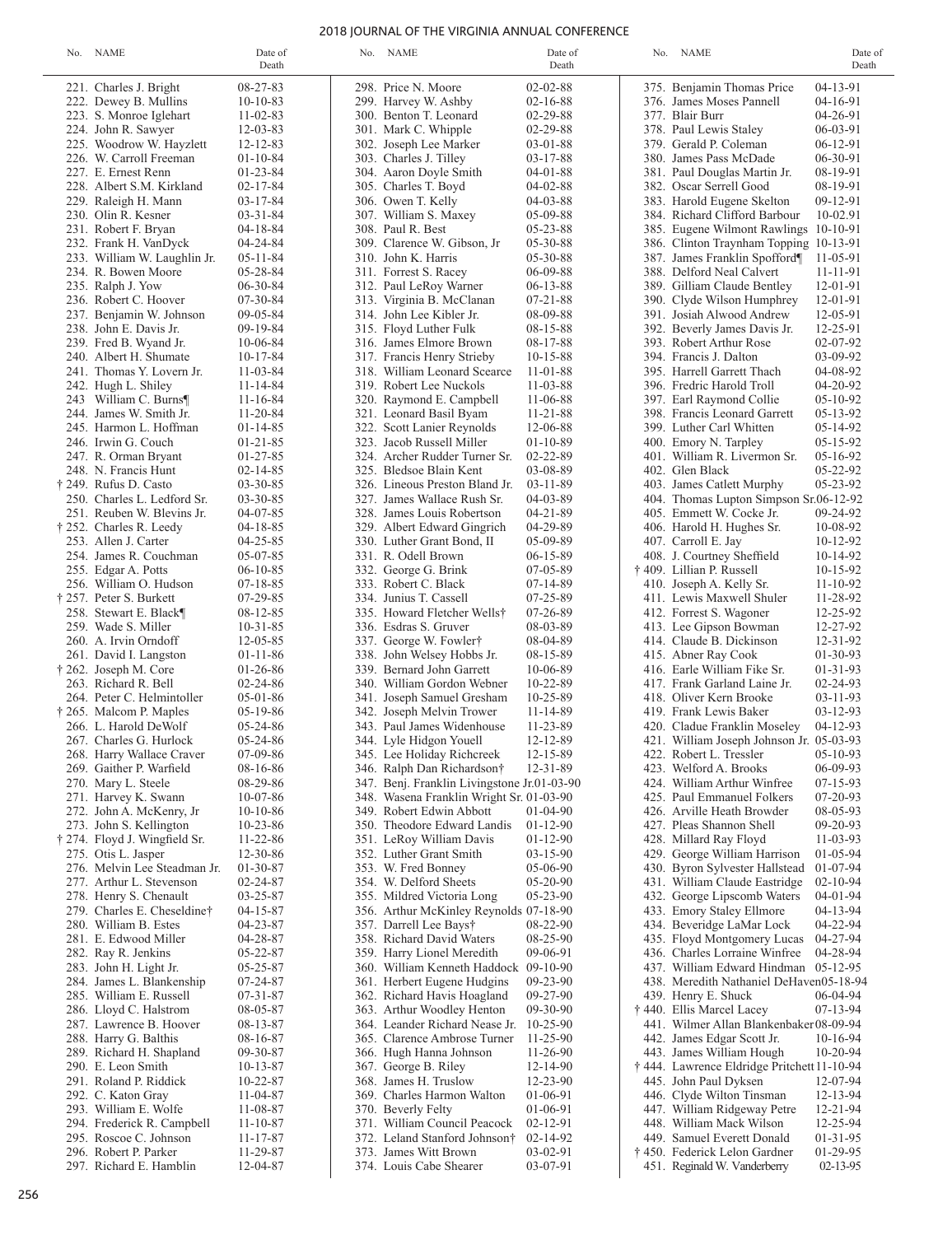| I<br>$\sim$<br>×<br>٠<br> |  |
|---------------------------|--|
|                           |  |

|                  |                                                                 | Death                |
|------------------|-----------------------------------------------------------------|----------------------|
|                  | 452. James Lewis Clements                                       | 02-22-95             |
|                  | 453. Melville Owens Williams Jr.03-04-95                        |                      |
|                  | 454. John Rallson Hendricks Jr.                                 | 03-26-95             |
|                  | 455. Alpheus Wilson Potts                                       | 04-28-95             |
|                  | 456. Leon Adolphus Lawrence                                     | $05 - 12 - 95$       |
|                  | 457. Henry Maddox Matthews                                      | 06-05-95             |
|                  | 458. Charles Elsworth Larew                                     | 07-04-95             |
|                  | 459. John Thomas Scarborough<br>460. James Ray Bock             | 07-09-95<br>07-20-95 |
|                  | † 461. Henry Marion Andrews                                     | 08-07-95             |
|                  | 462. Ira Vincent Mercer                                         | 08-27-95             |
|                  | 463. James Reardon McKenney                                     | 09-02-95             |
|                  | 464. Herbert Somerville Southgate09-02-95                       |                      |
|                  | 465. Charles Reginald Walton                                    | 09-05-95             |
|                  | 466. James Carter Hennings                                      | 10-20-95             |
|                  | 467. Hubert Allen White                                         | 10-25-95             |
|                  | 468. Weldon Cushman Bayliss                                     | 10-25-95             |
| 469.             | Thomas Edward Weir                                              | 12-24-95             |
|                  | 470. Richard Hynson Forrester<br>471. Charles Delbert Myers Jr. | 12-28-95<br>01-13-96 |
|                  | 472. Edgar Jameson Nottingham III02-22-96                       |                      |
|                  | 473. Harry Wardell Backhus III                                  | 03-09-96             |
|                  | 474. John Wynn Myers                                            | 03-28-96             |
| 475.             | Ralph Eugene Haugh                                              | 04-01-96             |
|                  | 476. William Luther Taylor                                      | 04-21-96             |
|                  | 477. Clarence E. Drumheller Sr.                                 | 06-12-96             |
|                  | 478. Harry C. Renner                                            | 06-27-96             |
| 479.             | Norman A. Compton                                               | 07-15-96             |
|                  | 480. Virgil A. Davis                                            | 08-01-96             |
|                  | 481. Herbert T. Parker<br>482. T. Eugene Carter                 | 09-16-96<br>09-29-96 |
|                  | 483. Lyndell H. Geisler Sr.                                     | 11-19-96             |
|                  | 484. Henry W. Burruss                                           | 12-09-96             |
| 485.             | J. Emmett Wilkerson                                             | 12-12-96             |
|                  | 486. William A. Thomas                                          | 12-16-96             |
|                  | † 487. Lawrence A. Trent                                        | 01-08-97             |
|                  | 488. William L. Sturtevant                                      | 02-18-97             |
|                  | 489. Herman M. Elam                                             | 04-11-97             |
|                  | 490. Charles S. Bartholomew Jr.                                 | 04-12-97             |
|                  | 491. Edward H. Kyle                                             | 04-15-97             |
| † 493.           | 492. Richard W. Buckingham<br>William T. Roberts Sr.            | 05-06-97<br>05-14-97 |
| 494.             | William R. Cannon Jr.                                           | 05-11-97             |
| 495.             | Joseph Taylor Williams                                          | 07-19-97             |
|                  | 496. Martha Irene Lee Goyette                                   | 08-31-97             |
|                  | 497. James Skelton King                                         | 09-21-97             |
|                  | 498. Carl Wesley Grubbs                                         | 12-22-97             |
| 499.             | Edward Phillip Terrell Sr.                                      | 01-02-98             |
|                  | † 500. Clinton Hughes Miller                                    | 01-09-98             |
| 501.             | Moody Gray Wooten Sr.                                           | 02-26-98             |
| 502.             | Jean S. Tennant Rutherford 02-28-98                             |                      |
| 503.<br>504.     | Harold Hanger Fink<br>Alan Coffelt Peer                         | 03-23-98<br>04-18-98 |
| 505.             | Joseph Evan French                                              | 04-26-98             |
| 506.             | Ernest Wilson Conner Jr.                                        | 07-20-98             |
| 507.             | Carl Thomas Paughf                                              | 09-07-98             |
| 508.             | Thomas Jackson Hawkins                                          | 09-19-98             |
| 509.             | Rufus Elmer O'Quinn                                             | 10-03-98             |
| 510.             | Joseph Leslie Stone                                             | 10-06-98             |
| 511.             | Van Edward Cash                                                 | 10-15-98             |
| 512.             | Wyndham Nelson Gregory                                          | 10-19-98             |
| † 513.<br>514.   | Joseph Milton Willard Jr.                                       | 11-09-98             |
| 515.             | Thomas Elgin Jackson<br>Herbert Lee Bowers Jr.                  | 11-14-98<br>11-17-98 |
| 516.             | Arthur William Dennis                                           | 12-11-98             |
| 517.             | Julius Haywood Lee                                              | 12-29-98             |
| 518.             | Fred Crowell Wray                                               | 02-10-99             |
| 519.             | Virgil Bland Shrader                                            | 02-22-99             |
| 520.             | Harry Cleveland Rickard                                         | 03-15-99             |
| 521.             | George R. Gordh                                                 | 03-24-99             |
| 522.             | Francis Lee Hunt                                                | 03-28-99             |
| † 523.           | Ralph Edward Rice                                               | 04-12-99             |
| † 524.<br>† 525. | Joseph Milton Willard Jr.<br>Harry W. Bunch                     | 05-04-99<br>05-04-99 |
| 526.             | Edmund Walber Janss                                             | 06-08-99             |
| 527.             | Albert R. Knotts Jr.                                            | 06-28-99             |
|                  | 528. Garland Wayne Jordan                                       | 07-15-99             |

| No. NAME                                                  | Date of<br>Death                 | No. | <b>NAME</b>                                               | Date of<br>Death                 | No. | <b>NAME</b>                                                               | Date of<br>Death                 |
|-----------------------------------------------------------|----------------------------------|-----|-----------------------------------------------------------|----------------------------------|-----|---------------------------------------------------------------------------|----------------------------------|
| 452. James Lewis Clements                                 | $02 - 22 - 95$                   |     | 529. Henry John Wuntke                                    | 07-17-99                         |     | 606. Roy Oren Creech Jr.                                                  | $04 - 26 - 03$                   |
| 453. Melville Owens Williams Jr.03-04-95                  |                                  |     | 530. Rawle Seymour Porte                                  | 08-22-99                         |     | 607. Frank L. Seal Jr.                                                    | $04 - 29 - 03$                   |
| 454. John Rallson Hendricks Jr. 03-26-95                  |                                  |     | † 531. Alton Parker Barnes                                | 10-28-99                         |     | 608. John Price Jr.                                                       | $04 - 30 - 03$                   |
| 455. Alpheus Wilson Potts                                 | 04-28-95                         |     | 532. William P. Watkins Jr.                               | 12-18-99                         |     | 609. Richard Eaton Norris                                                 | $05 - 03 - 03$                   |
| 456. Leon Adolphus Lawrence                               | $05-12-95$                       |     | 533. George Sylvester Widmyer 12-23-99                    |                                  |     | 610. Vernon O. Rogers                                                     | $05 - 31 - 03$                   |
| 457. Henry Maddox Matthews                                | $06 - 05 - 95$                   |     | 534. William Lee Asher                                    | $02 - 01 - 00$                   |     | 611. Wasena F. Wright Jr.                                                 | $07-03-03$                       |
| 458. Charles Elsworth Larew                               | $07-04-95$                       |     | 535. Trueman R. Tremble                                   | $02 - 12 - 00$                   |     | 612. Harry Frederick Edge                                                 | $07-04-03$                       |
| 459. John Thomas Scarborough 07-09-95                     |                                  |     | 536. Elmer N. Hassell                                     | $03 - 05 - 00$                   |     | 613. Donald Lee Truitt                                                    | $07 - 12 - 03$                   |
| 460. James Ray Bock                                       | $07-20-95$                       |     | 537. Edwin R. Spann                                       | $03 - 14 - 00$                   |     | 614. Robert E. Forrest                                                    | $07 - 23 - 03$                   |
| † 461. Henry Marion Andrews                               | 08-07-95                         |     | 539. John Marvin Brackin III                              | $03-17-00$                       |     | $\dagger$ 615. Lawrence R. Thompson Sr. 07-24-03                          |                                  |
| 462. Ira Vincent Mercer                                   | 08-27-95                         |     | 540. Michael Alan McCallister                             | $03-19-00$                       |     | 616. Phineas S. Boyer                                                     | $07 - 24 - 03$                   |
| 463. James Reardon McKenney 09-02-95                      |                                  |     | 541. James DeWitt Snow III                                | $04 - 13 - 00$                   |     | † 617. Cleon Washington Meadows07-25-03                                   |                                  |
| 464. Herbert Somerville Southgate09-02-95                 |                                  |     | 542. J. Dallas Robertson                                  | $05 - 14 - 00$                   |     | 618. Lee Van Horne Ruckman Jr.08-07-03                                    |                                  |
| 465. Charles Reginald Walton                              | $09 - 05 - 95$                   |     | 543. David W. Billhimer                                   | $07-04-00$                       |     | 619. James Roy Smith                                                      | $09 - 08 - 03$                   |
| 466. James Carter Hennings                                | $10 - 20 - 95$                   |     | 544. F. Rebecca Righter                                   | $09-15-00$                       |     | 620. Wilfred H. Berman                                                    | $11-04-03$                       |
| 467. Hubert Allen White<br>468. Weldon Cushman Bayliss    | $10 - 25 - 95$<br>$10 - 25 - 95$ |     | 545. Charles P. Price<br>546. Percy D. White              | $10-01-00$<br>$10-24-00$         |     | 621. Howard Edwards Jr.<br>622. Roy Edward Neff                           | $11 - 13 - 03$<br>$11 - 23 - 03$ |
| 469. Thomas Edward Weir                                   | 12-24-95                         |     | 547. William P. Tatum Jr.                                 | $11 - 28 - 00$                   |     | 623. Lewis Minter                                                         | $11 - 27 - 03$                   |
| 470. Richard Hynson Forrester                             | 12-28-95                         |     | 548. Charles K. Blalock                                   | $12 - 11 - 00$                   |     | 624. Clifford Ramsey                                                      | $11 - 28 - 03$                   |
| 471. Charles Delbert Myers Jr.                            | $01-13-96$                       |     | 549. Hampden H. Smith Jr.                                 | $12 - 13 - 00$                   |     | 625. Dwight M. Spence                                                     | $01 - 11 - 04$                   |
| 472. Edgar Jameson Nottingham III02-22-96                 |                                  |     | 550. Earl C. Bateman Sr.                                  | $12 - 30 - 00$                   |     | 626. Ernest K. Emurian                                                    | $01 - 23 - 04$                   |
| 473. Harry Wardell Backhus III 03-09-96                   |                                  |     | 551. Robert H. Lawrence                                   | $03-02-01$                       |     | 627. Albert N. Fritter                                                    | $02 - 01 - 04$                   |
| 474. John Wynn Myers                                      | 03-28-96                         |     | 552. Mahlon H. Elliott                                    | $03-03-01$                       |     | 628. Edward A. Plunkett                                                   | $03 - 15 - 04$                   |
| 475. Ralph Eugene Haugh                                   | $04-01-96$                       |     | 553. Roy C. Vernon                                        | $03 - 13 - 01$                   |     | 629. Joseph S. Johnston                                                   | $04 - 08 - 04$                   |
| 476. William Luther Taylor                                | $04 - 21 - 96$                   |     | 554. Lee H. Beville                                       | $04 - 23 - 01$                   |     | † 630. Charles H. Comer                                                   | $04 - 11 - 04$                   |
| 477. Clarence E. Drumheller Sr. 06-12-96                  |                                  |     | † 555. Jess V. Staton                                     | 05-16-01                         |     | 631. Steve P. Gaskins Jr.                                                 | $04 - 21 - 04$                   |
| 478. Harry C. Renner                                      | $06 - 27 - 96$                   |     | † 556. Denny R. Kegley                                    | $05 - 30 - 01$                   |     | 632. A. Davis Snead                                                       | $05 - 28 - 04$                   |
| 479. Norman A. Compton                                    | $07-15-96$                       |     | 557. Marshall S. Hamer                                    | $06 - 20 - 01$                   |     | 633. J. Leroy Young Jr.                                                   | $06-17-04$                       |
| 480. Virgil A. Davis                                      | 08-01-96                         |     | 558. James W. Turner                                      | 08-03-01                         |     | † 634. Robert J. Hopkins                                                  | $06 - 24 - 04$                   |
| 481. Herbert T. Parker                                    | 09-16-96                         |     | 559. Philip DeMuth                                        | 08-05-01                         |     | 635. James T. Higgins                                                     | $07-04-04$                       |
| 482. T. Eugene Carter                                     | 09-29-96                         |     | 560. John Teter                                           | 08-05-01                         |     | 636. Donald Eugene Croll                                                  | $07-09-04$                       |
| 483. Lyndell H. Geisler Sr.<br>484. Henry W. Burruss      | 11-19-96<br>12-09-96             |     | 561. Ashby L. Lazenby                                     | $08-11-01$<br>$08 - 26 - 01$     |     | 637. Rudolph Benesh<br>638. John L. Hoke                                  | $07 - 12 - 04$<br>$07-20-04$     |
| 485. J. Emmett Wilkerson                                  | $12 - 12 - 96$                   |     | 562. Edgar M. Hedden<br>$\ddagger$ 563. Cecil T. Pace Sr. | $09-07-01$                       |     | † 639. Charles Thomas Perry                                               | $08 - 21 - 04$                   |
| 486. William A. Thomas                                    | 12-16-96                         |     | 564. Pamela Ruth Cowan Sawyer10-02-01                     |                                  |     | 640. Robert Edward Wolff                                                  | $10 - 28 - 04$                   |
| † 487. Lawrence A. Trent                                  | 01-08-97                         |     | 565. Willy N. Heggoy                                      | $10-18-01$                       |     | 641. Amos Lloyd Laine                                                     | $10-30-04$                       |
| 488. William L. Sturtevant                                | $02 - 18 - 97$                   |     | 566. William N. Colton Jr.                                | $10-26-01$                       |     | 642. Godfrey L. Tate Jr.                                                  | $11 - 04 - 04$                   |
| 489. Herman M. Elam                                       | $04 - 11 - 97$                   |     | 567. Robert M. Marshall III                               | $11 - 25 - 01$                   |     | 643. Eugene Sowder                                                        | $11 - 27 - 04$                   |
| 490. Charles S. Bartholomew Jr. 04-12-97                  |                                  |     | 568. Norman G. Preston Jr.                                | $11 - 26 - 01$                   |     | 644. John Alexander Burnley                                               | $11 - 30 - 04$                   |
| 491. Edward H. Kyle                                       | 04-15-97                         |     | 569. Richard S. Miller                                    | $12 - 05 - 01$                   |     | 645. Gordon Rd. Atkeison                                                  | $12 - 12 - 04$                   |
| 492. Richard W. Buckingham                                | 05-06-97                         |     | 570. A. Kenneth Lamdin Jr.                                | $12 - 20 - 01$                   |     | 646. William B. Day Jr.                                                   | $01 - 24 - 05$                   |
| † 493. William T. Roberts Sr.                             | 05-14-97                         |     | 571. Floyd J. Wingfield Jr.                               | $12 - 26 - 01$                   |     | 647. F. Douglas Dillard Jr.                                               | $02 - 15 - 05$                   |
| 494. William R. Cannon Jr.                                | $05 - 11 - 97$                   |     | 572. D. DeLeon Felder Sr.                                 | $01-10-02$                       |     | 648. John Zelna Brandon                                                   | $02 - 19 - 05$                   |
| 495. Joseph Taylor Williams                               | $07-19-97$                       |     | 573. Hudson Taylor Hornsby                                | $01 - 15 - 02$                   |     | 649. Jack Hall Pettyjohn                                                  | $02 - 20 - 05$                   |
| 496. Martha Irene Lee Goyette                             | 08-31-97                         |     | 574. Denzil Ray Daniel                                    | $02 - 05 - 02$<br>$02 - 25 - 02$ |     | 650. P. Stanley Brown                                                     | $02 - 27 - 05$<br>$03 - 03 - 05$ |
| 497. James Skelton King<br>498. Carl Wesley Grubbs        | $09 - 21 - 97$<br>12-22-97       |     | 575. Marshall W. Anderson Sr.<br>576. James Wilton Luck   | 03-04-02                         |     | 651. Thomas A. Wildman<br>652. Ulysses G. Bailey                          | $03 - 24 - 05$                   |
| 499. Edward Phillip Terrell Sr.                           | $01-02-98$                       |     | 577. Charles H. Glaize                                    | 04-26-02                         |     | 653. Joseph Franklin White                                                | $04-18-05$                       |
| † 500. Clinton Hughes Miller                              | 01-09-98                         |     | 578. George Wesley Jones                                  | $05-07-02$                       |     | 654. Walter M. Lockett Jr.                                                | $05 - 11 - 05$                   |
| 501. Moody Gray Wooten Sr.                                | $02 - 26 - 98$                   |     | 579. William E. Cooley                                    | 05-08-02                         |     | 655. Gordon V. Nelson Jr.                                                 | $05-16-05$                       |
| 502. Jean S. Tennant Rutherford 02-28-98                  |                                  |     | 580. Gordon Davis Walters Sr                              | 06-17-02                         |     | 656. Harry T. Broome                                                      | $05-19-05$                       |
| 503. Harold Hanger Fink                                   | 03-23-98                         |     | 580. Albert Ray Miller                                    | 06-28-02                         |     | 657. Homer Lefew Lemaster                                                 | $09-04-05$                       |
| 504. Alan Coffelt Peer                                    | 04-18-98                         |     | 581. William Ernest Pollard                               | 07-11-02                         |     | 658. Albert William Rice III                                              | $09 - 24 - 05$                   |
| 505. Joseph Evan French                                   | 04-26-98                         |     | 582. Joseph Wayne Crews                                   | 07-21-02                         |     | 659. Howard Robertson Peters                                              | $12 - 18 - 05$                   |
| 506. Ernest Wilson Conner Jr.                             | $07-20-98$                       |     | 583. Lester David Nave                                    | 09-11-02                         |     | 660. Karl Louis Crowe                                                     | $01-03-06$                       |
| 507. Carl Thomas Paughf                                   | 09-07-98                         |     | 584. Francis Elmer Collins                                | $09 - 25 - 02$                   |     | 661. James Ray Wooddell                                                   | $01-06-06$                       |
| 508. Thomas Jackson Hawkins                               | 09-19-98                         |     | 585. Clemmer Eugene Matheny                               | $10 - 01 - 02$                   |     | 662. Wilfong Waldron Clarke Jr. 01-08-06                                  |                                  |
| 509. Rufus Elmer O'Quinn<br>510. Joseph Leslie Stone      | $10-03-98$                       |     | 586. Samuel Sutphin Cole                                  | $10-17-02$                       |     | 663. Paul Clinton Bailey                                                  | $01-23-06$                       |
| 511. Van Edward Cash                                      | 10-06-98<br>$10-15-98$           |     | 587. William E. Knight<br>588. Russell Daniel Gunsalus    | $10-24-02$<br>$10 - 30 - 02$     |     | 664. John Wesley Newman<br>665. William Benjamin Stokes Sr.02-01-06       | $01-26-06$                       |
| 512. Wyndham Nelson Gregory                               | 10-19-98                         |     | 589. Donald A. Chapman Jr.                                | $11 - 02 - 02$                   |     | 666. Russell William Simpson                                              | $03-16-06$                       |
| † 513. Joseph Milton Willard Jr.                          | 11-09-98                         |     | 590. Philip Randolph Rilee                                | $11 - 11 - 02$                   |     | 667. Alexander Curry Yates                                                | $03 - 31 - 06$                   |
| 514. Thomas Elgin Jackson                                 | 11-14-98                         |     | 591. Beatrice Callis                                      | $11 - 18 - 02$                   |     | 668. Jacob William Mast                                                   | $04 - 26 - 06$                   |
| 515. Herbert Lee Bowers Jr.                               | 11-17-98                         |     | 592. Henry Allen Redd                                     | $12 - 01 - 02$                   |     | 669. Ki Sok Park                                                          | $05-04-06$                       |
| 516. Arthur William Dennis                                | 12-11-98                         |     | 593. Sidney Lane Willis                                   | $12 - 12 - 02$                   |     | 670. Henry Sneed Amidon                                                   | $06 - 21 - 06$                   |
| 517. Julius Haywood Lee                                   | 12-29-98                         |     | 594. Woodrow A. Giles                                     | 12-19-02                         |     | 671. Amos Purnell Bailey                                                  | $07-16-06$                       |
| 518. Fred Crowell Wray                                    | $02 - 10 - 99$                   |     | 595. Archie Virgil Harris                                 | 12-22-02                         |     | † 672. Billy James Edmonson                                               | $07 - 22 - 06$                   |
| 519. Virgil Bland Shrader                                 | 02-22-99                         |     | 596. Robert Daniel Fridley                                | 12-28-02                         |     | † 673. John Max Brown                                                     | $08-10-06$                       |
| 520. Harry Cleveland Rickard                              | $03-15-99$                       |     | 597. S. Bruce Jones                                       | $01-04-03$                       |     | 674. Jean Rosen Spencer                                                   | $08-17-06$                       |
| 521. George R. Gordh                                      | 03-24-99                         |     | 598. Robert K. Wilson                                     | $01-09-03$                       |     | 675. Frank William Blake                                                  | 09-07-06                         |
| 522. Francis Lee Hunt                                     | 03-28-99                         |     | 599. Eugene Pritchard Pollard                             | $01 - 12 - 03$                   |     | 676. Stuart A. Johnston                                                   | $10-01-06$                       |
| † 523. Ralph Edward Rice                                  | 04-12-99                         |     | 600. John Floyd Carroll                                   | $01 - 23 - 03$                   |     | 677. Samuel A. Stanley Jr.  10-21-06                                      |                                  |
| † 524. Joseph Milton Willard Jr.<br>† 525. Harry W. Bunch | 05-04-99<br>05-04-99             |     | 601. Chauncey W. Ellison<br>602. Arthur W. Ayres          | $02 - 18 - 03$                   |     | 678. Robert L. Bridgers11-26-06<br>679. Carroll Clinton Goodridge 12-4-06 |                                  |
| 526. Edmund Walber Janss                                  | 06-08-99                         |     | 603. Lance Keith Knowles                                  | $03 - 21 - 03$<br>$03 - 26 - 03$ |     | † 680. Donald Ray Davidson                                                | $.12 - 4 - 06$                   |
| 527. Albert R. Knotts Jr.                                 | 06-28-99                         |     | 604. Robert Paul Lockwood                                 | 03-28-03                         |     | 681. Lloyd Coral Judy 12-7-06                                             |                                  |
| 528. Garland Wayne Jordan                                 | 07-15-99                         |     | 605. Wendall Clark Blevins                                | $03 - 31 - 03$                   |     | 682. William Braxton Epps12-19-06                                         |                                  |

|                |                                                               | Dea                        |
|----------------|---------------------------------------------------------------|----------------------------|
|                | 606. Roy Oren Creech Jr.                                      | 04-26-03                   |
|                | 607. Frank L. Seal Jr.                                        | 04-29-03                   |
|                | 608. John Price Jr.                                           | 04-30-03                   |
|                | 609. Richard Eaton Norris                                     | 05-03-03                   |
|                | 610. Vernon O. Rogers                                         | 05-31-03                   |
|                | 611. Wasena F. Wright Jr.<br>612. Harry Frederick Edge        | 07-03-03<br>07-04-03       |
|                | 613. Donald Lee Truitt                                        | $07 - 12 - 03$             |
|                | 614. Robert E. Forrest                                        | 07-23-03                   |
|                | † 615. Lawrence R. Thompson Sr. 07-24-03                      |                            |
|                | 616. Phineas S. Boyer                                         | 07-24-03                   |
|                | † 617. Cleon Washington Meadows07-25-03                       |                            |
|                | 618. Lee Van Horne Ruckman Jr.08-07-03                        |                            |
| 619.<br>620.   | James Roy Smith<br>Wilfred H. Berman                          | 09-08-03<br>$11-04-03$     |
| 621.           | Howard Edwards Jr.                                            | $11 - 13 - 03$             |
|                | 622. Roy Edward Neff                                          | 11-23-03                   |
|                | 623. Lewis Minter                                             | $11 - 27 - 03$             |
|                | 624. Clifford Ramsey                                          | 11-28-03                   |
|                | 625. Dwight M. Spence                                         | 01-11-04                   |
|                | 626. Ernest K. Emurian                                        | 01-23-04                   |
|                | 627. Albert N. Fritter<br>628. Edward A. Plunkett             | $02 - 01 - 04$             |
| 629.           | Joseph S. Johnston                                            | $03 - 15 - 04$<br>04-08-04 |
|                | † 630. Charles H. Comer                                       | $04 - 11 - 04$             |
| 631.           | Steve P. Gaskins Jr.                                          | $04 - 21 - 04$             |
|                | 632. A. Davis Snead                                           | 05-28-04                   |
|                | 633. J. Leroy Young Jr.                                       | 06-17-04                   |
|                | † 634. Robert J. Hopkins                                      | 06-24-04                   |
|                | 635. James T. Higgins                                         | 07-04-04                   |
|                | 636. Donald Eugene Croll<br>637. Rudolph Benesh               | 07-09-04<br>07-12-04       |
|                | 638. John L. Hoke                                             | 07-20-04                   |
|                | † 639. Charles Thomas Perry                                   | $08 - 21 - 04$             |
|                | 640. Robert Edward Wolff                                      | 10-28-04                   |
| 641.           | Amos Lloyd Laine                                              | 10-30-04                   |
|                | 642. Godfrey L. Tate Jr.                                      | 11-04-04                   |
| 643.<br>644.   | Eugene Sowder<br>John Alexander Burnley                       | 11-27-04<br>11-30-04       |
|                | 645. Gordon Rd. Atkeison                                      | 12-12-04                   |
|                | 646. William B. Day Jr.                                       | $01 - 24 - 05$             |
| 647.           | F. Douglas Dillard Jr.                                        | $02 - 15 - 05$             |
|                | 648. John Zelna Brandon                                       | 02-19-05                   |
| 649.           | Jack Hall Pettyjohn<br>650. P. Stanley Brown                  | $02 - 20 - 05$<br>02-27-05 |
|                | 651. Thomas A. Wildman                                        | 03-03-05                   |
|                | 652. Ulysses G. Bailey                                        | 03-24-05                   |
| 653.           | Joseph Franklin White                                         | 04-18-05                   |
|                | 654. Walter M. Lockett Jr.                                    | $05 - 11 - 05$             |
| 655.           | Gordon V. Nelson Jr.                                          | 05-16-05                   |
| 656.<br>657.   | Harry T. Broome<br>Homer Lefew Lemaster                       | 05-19-05<br>09-04-05       |
| 658.           | Albert William Rice III                                       | 09-24-05                   |
| 659.           | Howard Robertson Peters                                       | 12-18-05                   |
| 660.           | Karl Louis Crowe                                              | 01-03-06                   |
| 661.           | James Ray Wooddell                                            | 01-06-06                   |
| 662.           | Wilfong Waldron Clarke Jr.                                    | $01-08-06$                 |
| 663.<br>664.   | Paul Clinton Bailey                                           | 01-23-06<br>$01-26-06$     |
| 665.           | John Wesley Newman<br>William Benjamin Stokes Sr.02-01-06     |                            |
| 666.           | Russell William Simpson                                       | 03-16-06                   |
| 667.           | Alexander Curry Yates                                         | $03 - 31 - 06$             |
| 668.           | Jacob William Mast                                            | 04-26-06                   |
| 669.           | Ki Sok Park                                                   | 05-04-06                   |
| 670.<br>671.   | Henry Sneed Amidon<br>Amos Purnell Bailey                     | 06-21-06<br>07-16-06       |
| † 672.         | <b>Billy James Edmonson</b>                                   | 07-22-06                   |
| $\dagger$ 673. | John Max Brown                                                | 08-10-06                   |
| 674.           | Jean Rosen Spencer                                            | 08-17-06                   |
| 675.           | Frank William Blake                                           | 09-07-06                   |
| 676.           | Stuart A. Johnston                                            | $10-01-06$                 |
| 677.<br>678.   | Samuel A. Stanley Jr.  10-21-06<br>Robert L. Bridgers11-26-06 |                            |
| 679.           | Carroll Clinton Goodridge 12-4-06                             |                            |
| † 680.         | Donald Ray Davidson                                           | $.12 - 4 - 06$             |
| 681.           | Lloyd Coral Judy 12-7-06                                      |                            |
| 682.           | William Braxton Epps12-19-06                                  |                            |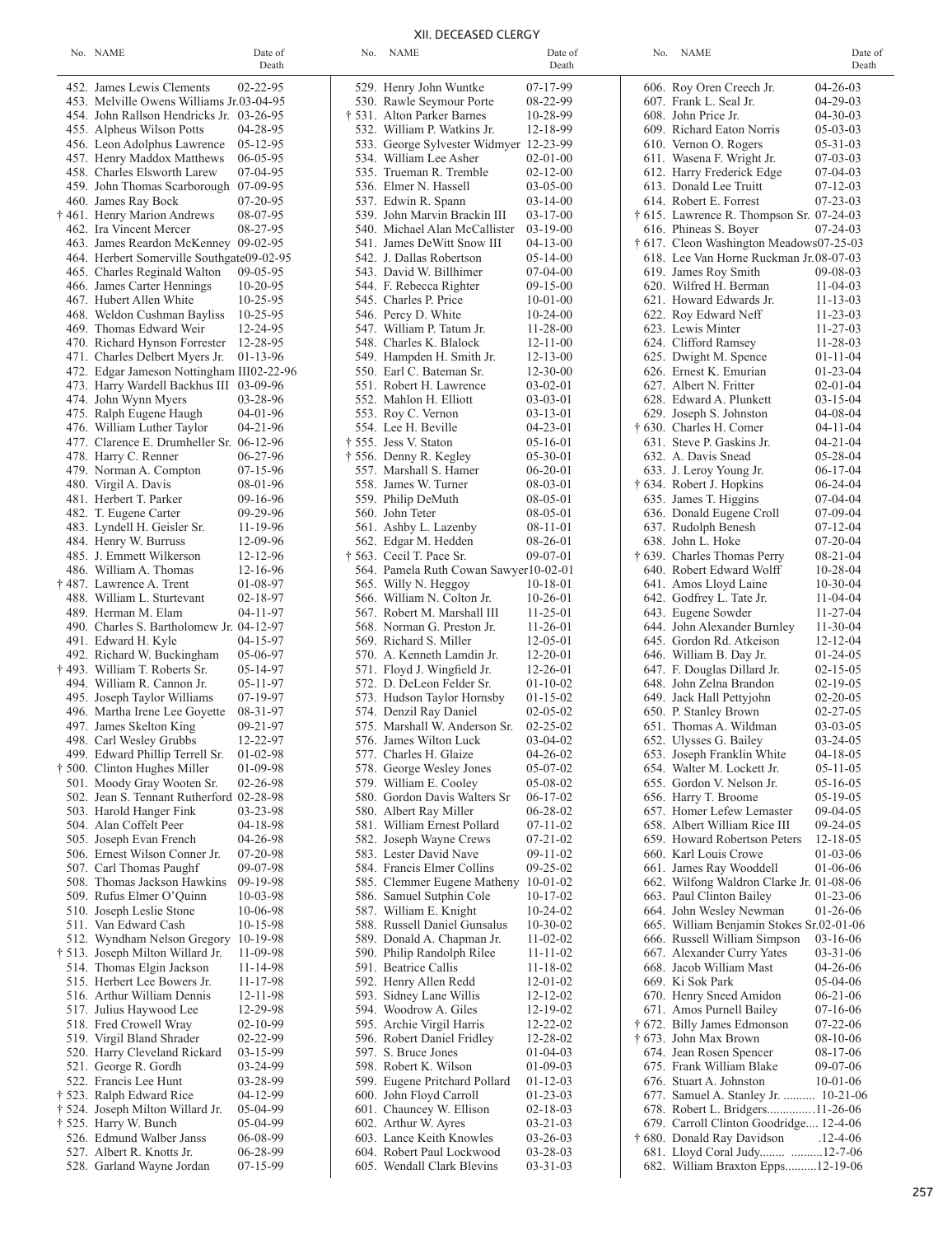# 2018 JOURNAL OF THE VIRGINIA ANNUAL CONFERENCE

| Date of<br>No. NAME<br>Death                           | No. NAME                                                          | Date of<br>Death     | No. NAME                                        | Date of<br>Death   |
|--------------------------------------------------------|-------------------------------------------------------------------|----------------------|-------------------------------------------------|--------------------|
| $1 - 18 - 07$<br>683. Alvin Woodrow Laine              | 760. William Reid Kyle Jr.                                        | $2 - 9 - 10$         | 836. Donald N. Fridingher                       | 2/4/13             |
| $1 - 21 - 07$<br>684. William Boyd Ramey Jr.           | 761. Weldon Ray Crockett                                          | $2 - 12 - 10$        | 837. William C. Taylor Jr.                      | 2/14/13            |
| $1 - 21 - 07$<br>685. Wesley Joseph Nelson             | 762. Carl Jay Yow Sr.                                             | $2 - 12 - 10$        | 838. Harry l. Kidd Jr.                          | 2/19/13            |
| 686. Albert Newton Honaker<br>$2 - 16 - 07$            | 763. Jane I. Myers                                                | $2 - 15 - 10$        | 839. Earl D. Matrtin                            | 2/22/13            |
| $2 - 26 - 07$<br>687. Jack Beverly Taylor              | 764. Trevor D. Turner                                             | $2 - 24 - 10$        | 840. Herbert E. Baker                           | 2/23/13            |
| 688. Carl J. Sanders<br>3/7/07                         | 765. Lawrence Wade Creedle                                        | $3 - 7 - 10$         | 841. Terry J. Burley                            | 2/26/13            |
| 689. Ronald Smith Clark<br>$5 - 4 - 07$                | 766. James Lee Dodd                                               | $3 - 8 - 10$         | 842. Lesley Trail                               | 2/28/13            |
| 690. Eugene Braxton Wright  5-5-07                     | 767. George Henry Gravitt                                         | $4 - 6 - 10$         | 843. Carl E. Manear                             | 3/21/13            |
| 691. Max William Wicker5-10-07                         | 768. Robert Henry Eason                                           | $4 - 7 - 10$         | 844. Edgar U. Hoover                            | 3/28/13            |
|                                                        | 769. Richard Lee McNutt                                           | $4 - 19 - 10$        | 845. Robert C. Vanglider                        | 3/29/13            |
| $6 - 21 - 07$<br>693. James Floyd Richmond             | 770. James Lee Dodd                                               | 3/8/2010             | 846. Glenn G. Williams                          | 3/30/13            |
| $6 - 23 - 07$<br>694. Robert Harris Kesler             | 771. Alfred Lee Eastman                                           | 6/18/2010            | 847. Wrightston S. Tongue                       | 5/2/13             |
| 695. Calvin Brewster Johnson<br>$7 - 15 - 07$          | 772. Robert Emory Couch                                           | 6/20/2010            | 848. Edward C. Johnston                         | 5/3/13             |
| 696. Albert John Schrader<br>$7 - 24 - 07$             | 773. Marvin C. Cook                                               | 6/27/2010            | 849. Eugene J. Parrish                          | 6/6/13             |
| $8 - 7 - 07$<br>697. William Neil Raney Sr.            | 774. Clifton C. Blythe Jr.                                        | 7/14/2010            | 850. William A. Jester                          | 6/19/13            |
| $8 - 14 - 07$<br>698. Patricia Whipple Olson           | 775. Marshall F. Driskill Jr.                                     | 7/29/2010            | 851. Omar R. Fink                               | 6/22/13            |
| $9 - 18 - 07$<br>699. Philip W. Thomas Sr.             | 776. William Floyd Mahon                                          | 8/4/2010             | 852. Marilyn L. Spencer                         | 6/25/13            |
| $10 - 2 - 2007$<br>700. William Duncan Parrish         | 777. William Archer Wright Jr. 8/15/2010                          |                      | 853. Robert J. Bill                             | 8/31/13            |
| 701. Eric Richard Alexie<br>$10-4-07$                  | 778. Marvin Dana Hunt                                             | 8/26/2010            | 854. Roscoe M. White                            | 10/23/13           |
| $11 - 2 - 07$<br>702. John Syfrit Stewart              | 779. Elmer A. Thompson                                            | 9/26/2010            | 855. Howard C. Smith                            | 10/28/13           |
| $11-6-07$<br>703. William Donald Moore                 | 780. Carleton Lee Thomas Sr. 10/3/2010                            |                      | 856. Raymond S. Kelley                          | 10/29/13           |
| 704. John Durkovich<br>$11 - 26 - 07$                  | 781. Douglas Gordon Ebert                                         | 10/11/2010           | 857. John B. Morris                             | 11/13/13           |
| $12 - 12 - 07$<br>705. Robert Edward Carty             | 782. Eldred Cecil Gunn                                            | 10/23/2010           | 858. Robert F. Hardy III                        | 11/21/13           |
| 706. Homer Payne Carper Jr.<br>$12 - 20 - 07$          | 783. Gary Raymond Bodie Jr. 10/25/2010                            |                      | 859. Anderson D. Goodson                        | 11/21/13           |
| $12 - 22 - 07$<br>707. Harry Bosman Eaton              | 784. Edward Turner Wright                                         | 10/31/2010           | 860. James W. Unruh                             | 12/4/13            |
| 708. Ernest Canter Priddy<br>$12 - 31 - 07$            | 785. Harry Burnett Randall III 11/5/2010                          |                      | 861. Charles A. Shumate                         | 12/6/13            |
| 709. Frederick J. Lentz<br>$1 - 11 - 08$               | 786. William Archer Moon Jr. 11/9/2010                            |                      | 862. Rogers S. Laudermilk                       | 12/24/13           |
| 710. Herbert Paul Hoffman<br>$1 - 18 - 08$             | 787. James Mason Cosby                                            | 11/15/2010           | 863. Henry S. Moody                             | 1/13/14            |
| $1 - 25 - 08$<br>711. Ardell F. McClung                | 788. Earl Summeral Tyson                                          | 11/27/2010           | 864. Ralph Stalter                              | 1/16/14            |
| 712. Edward Eugene Guldenschuh2-24-08                  | 789. Carl William Ulrich                                          | 12/4/2010            | 865. Thomas L. Walthall                         | 2/6/14             |
| 713. Wesley Sheffield<br>$4 - 12 - 08$                 | 790. L. Lawson Byrd                                               | 12/9/2010            | 866. William F. Quillian Jr.                    | 3/4/14             |
| 714. Robert Lee Consolvo<br>$5 - 2 - 08$               | 791. Herbert Pollard Hall                                         | 12/14/2010           | 867. Thomas R. Boggs                            | 3/8/14             |
| $5 - 9 - 08$<br>715. Jack Hampton Arnold               | 792. Walter S. Green III                                          | 1/18/2011            | 868. Kenneth J. Jackson                         | 3/10/14            |
| $5 - 21 - 08$<br>716. Leonard Hazelwood Jr.            | 793. Carol Rogers Thornton                                        | 1/27/2011            | 869. William H. Smith                           | 3/19/14            |
| $6 - 11 - 08$<br>717. Byron R. Wilkinson               | 794. Marcus Herrin Bloodworth 3/13/2011                           |                      | 870. Cheryl L. Simmons                          | 3/22/14            |
| $6 - 20 - 08$<br>718. E. Lee Chattin                   | 795. Joseph T. Carson Jr.                                         | 3/15/2011            | 871. Ralph J. Wimmer                            | 3/25/14            |
| $6 - 29 - 08$<br>719. Conley A. McMullen               | 796. Robert E. Taylor                                             | 3/16/2011            | 872. Patricia M. Bain                           | 3/31/14            |
| $7 - 14 - 08$<br>720. Richard M. Robertson             | 797. Jay E. Luther                                                | 3/26/2011            | 873. Ralph E. Monroe                            | 4/06/14            |
| $7 - 16 - 08$<br>721. Gaynor Curtis Shepherd           | 798. Hugh C. Paschall                                             | 3/31/2011            | 874. Margaret L. Mitchell                       | 4/15/14            |
| 722. Vera Mae Curd<br>$7 - 25 - 08$                    | 799. William Edward Basom                                         | 4/10/2011            | 875. W. Roberts McIvor                          | 4/15/14            |
| $8-29-08$<br>723. James Monroe Becker<br>$8-30-08$     | 800. Robert James Callis Jr.                                      | 5/2/2011             | 876. Mary M. Jones                              | 4/18/14            |
| 724. Carl Wrenn Haley<br>$8 - 31 - 08$                 | 801. Deborah Grindall McNeill 5/4/2011                            |                      | 877. Dermont J. Reid                            | 4/20/14            |
| 725. Charles Lee Ammons<br>$9 - 15 - 08$               | 802. Joseph W. Hagenlocker                                        | 5/7/2011             | 878. James K. Meadows                           | 4/23/14            |
| 726. Morgan Shelton Smart<br>727. Kenneth Dale Amstutz | 803. Ferdinand Wagner                                             | 5/8/2011<br>5/9/2011 | 879. Dale M. Wilson                             | 4/29/14            |
| $9 - 30 - 08$<br>728. Carl W. Renick<br>$10 - 21 - 08$ | 804. Roy Carl Drake<br>805. Leighton Ernest Harrell Jr. 6/14/2011 |                      | 880. Roger C. Balcom<br>881. Sandra K. Hamilton | 5/28/14<br>5/31/14 |
| $11 - 8 - 08$<br>729. Merlin W. Shorb                  | 806. Augustus B, Chidester Jr.                                    | 7/21/11              | 882. Sandra Stamey                              | 6/19/14            |
| $12 - 8 - 08$<br>730. Howard Cleveland Green           | 807. John W. Inge Jr.                                             | 9/1/11               | 883. Joon Sup Han                               | 6/22/14            |
| 731. M. Chick Wilkerson<br>$12 - 10 - 08$              | 808. Donald H. Taylor                                             | 9/2/11               | 884. Clyde D. Nuckols                           | 6/23/14            |
| 732. Whitaker W. Shelton<br>$12 - 14 - 08$             | 809. Jenus G. Long Hr.                                            | 9/5/11               | † 885. Holley M. Hensley                        | 7/3/14             |
| $1 - 22 - 09$<br>733. Royal Beverly Watkins            | 810. William H. Acosta                                            | 9/13/11              | 886. Clifford L. East                           | 7/9/14             |
| $1 - 29 - 09$<br>734. Wilbur Edgar Thomas              | 811. Rendell Ray Rozier                                           | 10/9/11              | 887. Robert F. Newcomb                          | 7/17/14            |
| $2 - 18 - 09$<br>735. Burgess Grey Selby               | 812. Barbara B. Barrow                                            | 12/5/11              | 888. John S. Davenport                          | 8/22/14            |
| 736. Wilbur J. Milliner<br>$3 - 1 - 09$                | 813. William Price Combs                                          | 12/20/11             | 889. Guy B. Hamilton                            | 8/27/14            |
| 737. Henry Barker Sudduth<br>$3 - 6 - 09$              | 814. Eugene Spencer Condrey                                       | 1/4/12               | 890. Luther M. Marks                            | 9/6/14             |
| $3 - 7 - 09$<br>738. George Samuel Lightner III        | 815. James A. McClung                                             | 1/7/12               | 891. Homer A. Hall                              | 9/16/14            |
| 739. James Carroll Fink<br>$3 - 8 - 09$                | 816. Louis A. Timmons                                             | 2/10/12              | 892. Harold M. Fuss                             | 9/17/14            |
| 740. George V. Puster Sr.<br>$3 - 15 - 09$             | 817. Loyde M. Middleton                                           | 4/3/12               | 893. Floyd A. Murphy                            | 10/11/14           |
| 741. Thomas William Evans<br>$3 - 21 - 09$             | 818. Rudolph H. Kidd                                              | 4/7/12               | 894. Ernest A. Babel                            | 10/18/14           |
| 742. Osborne Brown Hough<br>4-11-09                    | 819. Thomas W. Oder                                               | 5/24/12              | 895. Warren L. Reeves                           | 11/10/14           |
| 743. Robert J. Rooks<br>4-15-09                        | 820. Wayne H. Wiley                                               | 5/31/12              | 896. William G. Price                           | 12/17/14           |
| 744. David A. Balcom<br>4-19-09                        | 821. James A. Edmonds                                             | 6/19/12              | 897. James L. Duley                             | 12/19/14           |
| 745. Leon Franklin Ellis<br>4-23-09                    | 822. Leontine T.C. Kelly                                          | 6/28/12              | 898. William Mallard Jr.                        | 12/23/14           |
| 746. Marion Glenn Goodpasture Jr.4-24-09               | 822. James W. Meredith                                            | 6/29/12              | 899. Matthew M. Nelson                          | 1/3/15             |
| 747. Wilhelm S. "Zig" Volskis<br>$5 - 2 - 09$          | 823. James A. Pace                                                | 7/1/12               | 900. Richard H. Davis                           | 1/5/15             |
| 748. William Edward St. Clair<br>$5 - 22 - 09$         | 824. Michael J. Putnam                                            | 7/7/12               | 901. Frankie L. Perdue                          | 1/19/15            |
| $6 - 25 - 09$<br>749. James Wesley Ward                | 825. William T. Kessler                                           | 7/21/12              | 902. Melvin Ott Davis                           | 1/28/15            |
| $7 - 10 - 10$<br>750. James Franklin Hannah            | 826. Anthony Busic                                                | 7/23/12              | 903. Gary J. Shelton                            | 2/5/15             |
| $7 - 12 - 10$<br>751. James Houston Hundley            | 827. Arthur L. Holmes                                             | 8/3/12               | 904. Robert J. Day                              | 2/10/15            |
| $10-17-09$<br>752. James Cecil Logan                   | 828. Ira L. Andrews                                               | 8/16/12              | 905. H. Warren Landis                           | 2/18/15            |
| 753. Robert Howard Conerly<br>12-18-09                 | 828. James B. Grimmer                                             | 8/30/12              | 906. Robert L. Watts                            | 2/23/15            |
| 12-19-09<br>754. Lee Roy Brown                         | 830. George G. Henley                                             | 9/25/12              | 907. John N. Wimer                              | 3/8/15             |
| 12-24-09<br>755. Charles B. Spivey Jr.                 | 831. Robert C. Painter                                            | 11/5/12              | 908. John C. Barr                               | 3/22/15            |
| 756. Howard M. Wilson<br>12-25-09                      | 832. Oliver M. Unruh                                              | 11/27/12             | 910. Edwin G. Burch                             | 4/1/15             |
| 757. John Harvey Bartee<br>$2 - 1 - 10$                | 833. Albert C. Lynch                                              | 12/8/12              | 911. James W. Tinney                            | 4/5/15             |
| $2 - 4 - 10$<br>758. Norman Jason Flythe               | 834. Paul P. Campbell                                             | 12/21/12             | 912. William O. Webster                         | 5/6/15             |

835. Ronald R. Jones 1/22/13

913. William Walters 5/9/15

759. Joseph Alfred Carter, Jr. 2-6-10